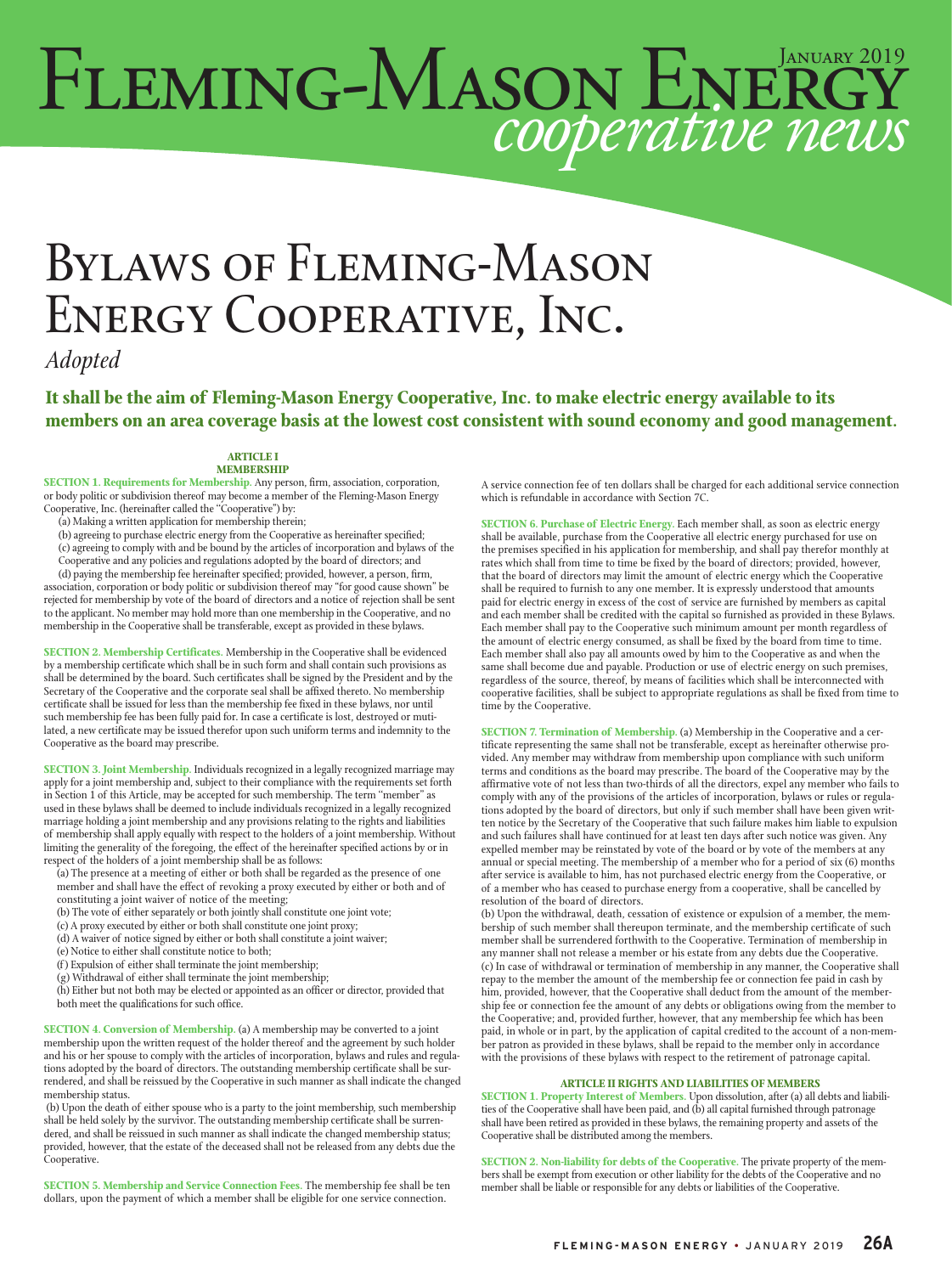#### **ARTICLE III MEETING OF MEMBERS**

**SECTION 1. Annual Meeting.** The annual meeting of the members shall be held between May 1 and July 31 of each year, the exact date being at the discretion of the board of directors, at such place in the County of Fleming, State of Kentucky, as shall be designated in the notice of the meeting, for the purpose of electing directors, passing upon reports for the previous fiscal year and transacting business as may come before the meeting. It shall be the responsibility of the board to make adequate plans and preparation for the annual meeting. If the day fixed for the annual meeting shall fall on a legal holiday, that meeting shall be held on the next succeeding business day. Failure to hold the annual meeting at the designated time shall not work a forfeiture or dissolution of the Cooperative.

**SECTION 2. Special meetings.** Special meetings of the members may be called by resolution of the board, or upon a written request signed by any three directors, by the President, or by ten percent or more of all the members, and it shall thereupon be the duty of the Secretary to cause notice of such meeting to be given as hereinafter provided. Special meetings of the members may be held at any place within the County of Fleming, State of Kentucky, specified in the notice of the special meeting.

**SECTION 3. Notice of Members' meetings**. Written or printed notice stating the place, day and hour of the meeting and, in case of a special meeting or an annual meeting at which business requiring special notice is to be transacted, the purpose or purposes for which the meeting is called, shall be delivered not less than ten days nor more than twenty-five days before the date of the meeting, either personally or by mail, by or at the direction of the Secretary, or upon a default in duty by the Secretary, by the persons calling the meeting, to each member. If mailed, such notice shall be deemed to be delivered when deposited in the United States mail, addressed to the member at his address as it appears on the records of the Cooperative, with postage thereon prepaid. The failure of any member to receive notice of an annual or special meeting of the members shall not invalidate any action which may be taken by the members at any such meeting.

**SECTION 4. Quorum.** Fifty members present in person shall constitute a quorum. If less than a quorum is present at any meeting, a majority of those present in person may adjourn the meeting from time to time without further notice. The minutes of each meeting shall contain a list of the members present in person.

**SECTION 5. Voting.** Each member shall be entitled to only one vote upon each matter submitted to a vote at a meeting of the members. All questions shall be decided by a vote of a majority of the members voting thereon in person or by proxy, except as otherwise provided by law, the articles of incorporation or these bylaws.

**SECTION 6. Proxies.** A member may vote by proxy executed in writing by the member. Such proxy shall be filed with the Secretary before or at the time of the meeting. No proxy shall be valid after sixty days from the date of its execution. No proxy shall be valid unless it shall designate the particular meeting at which it is to be voted and no proxy shall be voted at any meeting other than the one so designated or any adjournment of such meeting. A member may give his proxy only to another member or to an adult relative living in the same house with such member. No person may vote more than one proxy at any meeting provided, however, that any person may vote an unlimited number of proxies upon resolutions pertaining to a sale, mortgage, lease, or other disposition or encumbrance of property to the United States of America, or any agency or instrumentality thereof, the National Rural Utilities Cooperative Finance Corporation, and any other agency where mortgage arrangements can be accommodated and approved by the Rural Utilities Service, upon resolutions pertaining to issuance by the Cooperative to United States of America, or any agency instrumentality thereof, the National Rural Utilities Cooperative Finance Corporation, and any other agency where mortgage arrangements can be accommodated and approved by the Rural Utilities Service, of obligations in the form of bonds, notes, debentures, interim certificates, or other evidences of indebtedness, and upon resolutions pertaining to amendments of the articles of incorporation of the Cooperative.

**SECTION 7. Order of Business.** The order of business at the annual meeting of the members and, so far as possible, at all other meetings of the members, shall be essentially as follows:

1. Report on the number of members present in person in order to determine the existence of a quorum.

2. Report on the number of members represented by proxy and the names of their respective proxies.

3. Reading of the notice of the meeting and proof of the due publication or mailing thereof, or the waiver or waivers of notice of the meeting as the cases may be.

4. Reading of unapproved minutes of previous meetings of the members and the taking of necessary action thereon.

5. Presentation and consideration of reports of officers, directors, and committees.

- 6. Election of directors.
- 7. Unfinished business.

8. New business.

9. Adjournment.

#### **ARTICLE IV DIRECTORS**

**SECTION 1. General Powers.** The business and affairs of the Cooperative shall be managed by a board of seven directors which shall exercise all of the powers of the Cooperative except such as are by law, the articles of incorporation or these bylaws conferred upon or reserved to the members.

 The geographical area of the Cooperative shall be divided into seven Districts based on an approximate equal number of members in each so that each of the seven directors will represent the District in which they live.

These Districts shall be known as:

**District 1 –** Bracken County, Robertson County and all of Mason County west of Kentucky Highway 11.

**District 2 –** Mason County east of Kentucky Highway 11, Lewis County west of Kentucky Highway 57 including the city limits of Tollesboro and Northern Fleming County including Mount Carmel, Foxport and Poplar Grove.

**District 3 –** Lewis County east of Kentucky Highway 57 excluding the city limits of Tollesboro.

**District 4 –** Nicholas County and western Fleming County including the City of Flemingsburg.

**District 5 –** Fleming County east of Kentucky Highway 11, east of Kentucky Highway 57 up to Maddox Pike, and north of Colfax Road.

**District 6** – Bath County, Fleming County south of Colfax Road; Rowan County west of the Farmers/Sharkey exit on Interstate 64 excluding the Eagle Trace Development.

**District 7 –** Rowan County east of the Farmers/Sharkey exit on Interstate 64 including the Eagle Trace Development.

The boundaries of the districts are to be recorded on a map in the headquarters office of the Cooperative which is available to all members at any time and may be changed every five years if necessary to keep the number of members in each relatively equal.

**SECTION 2. Tenure of office.** The number of the directors of Cooperative being fixed at seven (7) and the terms of office of all directors expiring on the date of the annual meeting of the members to be held in 1953. The directors shall be elected at said 1953 meeting of the members as follows:

Two (2) directors shall be elected for a term of one (1) year and two (2) directors elected for a term of two (2) years and three (3) directors elected for a term of three (3) years or until their successors shall have been elected and qualified.

At the annual meeting of the members to be held in 1953 and each year thereafter all directors elected to fill the vacancies of the directors expiring in 1953 and each year thereafter, shall be elected for a term of three years or until their successors shall have been elected and shall have qualified. All directors are eligible for re-election.

If an election of directors shall not be held on the day designated herein for the annual meeting, or at any adjournment thereof, a special meeting of the members shall be held for the purpose of electing directors within a reasonable time thereafter.

#### **SECTION 3. Qualifications.**

(a)To become and remain a director, a person must comply with the following general qualifications: (1)Be an individual and a member in good standing of Fleming-Mason Energy Cooperative, Inc.;

(2) Have the capacity to enter into legally binding contracts;

(3) Before becoming a Director, graduate from a high school or earn an equivalent diploma or certification;

(4) While a Director, or prior to becoming a Director, not be convicted of or plead guilty to a felony;

(5) While a Director, or prior to becoming a Director, not have a final judgment entered against them involving fraud, ethical violation, discrimination and/or acts of harassment by a state court of competent jurisdiction or a United States Federal Court;

(6) While a Director and seven years immediately before becoming a Director, been a debtor in a federal bankruptcy proceeding or a similar proceeding under applicable state law such as insolvency, liquidation, receivership, reorganization or assignment for the benefit of creditors;

(7) While a Director and seven years immediately before becoming a Director, been a party to a foreclosure or other proceeding (judicial or non-judicial) which proceeding is or was instituted because of the director's default on indebtedness.

(8) Except as otherwise provided by the board of directors for good cause shown, within two years of election of becoming a director of Fleming-Mason Energy Cooperative, Inc., receive a Credentialed Cooperative Director designation or certification from the National Rural Electric Cooperative Association.

(9) Except as otherwise provided by the board of directors for good cause shown, attend all properly noticed Regular and Special Board Meetings and Committee Meetings.

(10) While a Director, must not breach the Director's fiduciary duties to the Cooperative, violate confidences, or engage in illegal activity under the color of authority as a Director; and (11) Comply with any other reasonable qualifications determined, made, adopted, amended and/or promulgated in policies or rules of the Cooperative, not inconsistent with law, the Articles of Incorporation, regulations or these Bylaws.

(b) Conflict of Interest Director Qualifications: To become or remain a Director, a person must comply with the following conflict of interest qualifications:

(1) Prior to becoming a Director and annually thereafter complete and sign a conflict of interest certification and disclosure form approved by the board of directors;

(2) While a Director and during the three years immediately before becoming a Fleming-Mason Director, not be an employee of Fleming-Mason or an employee of a related entity; (3) While a Director and during the one year immediately before becoming a Director, not advance or have a related individual that advances the individual's financial interest by competing with Fleming-Mason.

(Related individual means an individual: (1) Who is spouse of an Official; (2) Who is or is the spouse or, a child, stepchild, grandchild, parent, step parent, grandparent, sibling, step sibling, half sibling, aunt, uncle, niece or nephew of an Official or the Official's spouse; (3) Residing with an Official; (4)For whom an Official is a trustee, guardian, personal representative or similar fiduciary; or (5) Employing an Official.

Official means a Director, Officer or Key Employee.

(c) Director Disqualification. After being elected or appointed, if a Director does not comply with all Director Qualifications and Conflict of Interest Director Qualifications (collectively, "Director Qualifications"), then, except as otherwise provided by the Board for good cause, the Board shall disqualify the Director and the individual is no longer a Director if:

(1) The Board notifies the Director in writing or electronically of the basis for and provides the Director an opportunity to comment regarding the Board's proposed disqualification; and (2) Within sixty (60) days after the Board notifies the Director of the proposed disqualification, the Director neither complies with nor meets the Director Qualification. If a majority of directors authorized by these bylaws complies with the Director Qualifications and approves or disapproves a Board action, then the failure of a Director to comply with the Director Qualifications does not affect the Board action. Nothing in this section shall be construed to affect in any manner whatsoever the validity of any action taken at any previous meeting of the board of directors. (Amended Dec. 1, 2011)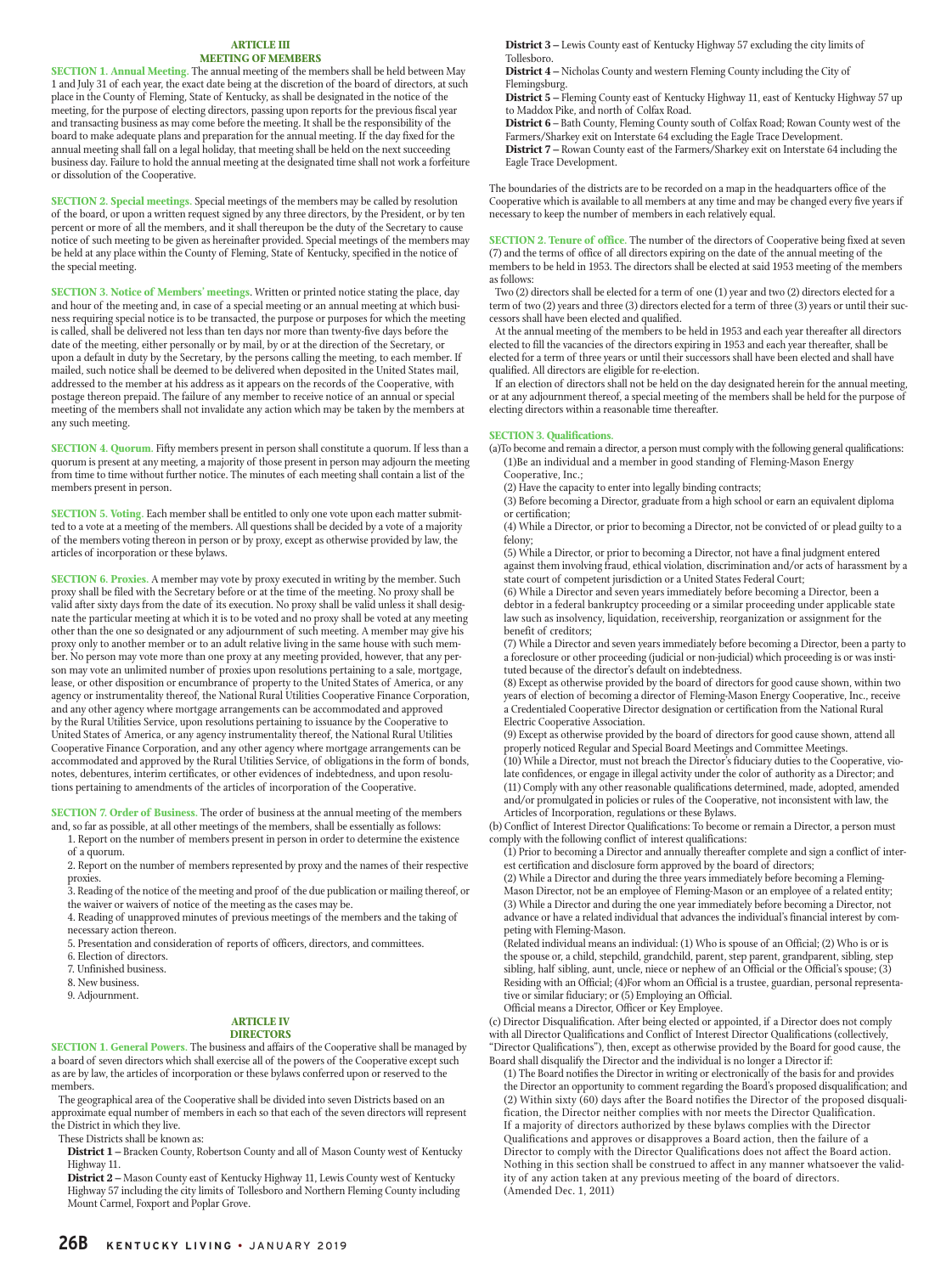**SECTION 4. Nomination and Election of Directors.** It shall be the duty of the board of directors to appoint, not less than sixty (60) days nor more than ninety (90) days before the date of a meeting of the members at which directors are to be elected, a committee on nominations consisting of not less than five (5) nor more than eleven (11) members who shall be selected so as to give equitable representation on the committee to the geographical areas served or to be served by the Cooperative. No officer or member of the board of directors shall be appointed a member of such committee. The committee shall prepare and post at the principal office of the Cooperative at least twenty (20) days before the meeting a list of nominations for directors. At least two persons on the nominating committee shall reside in the District for which each director is to be nominated and elected. Nominations for the office of director may be made by a petition signed by one hundred (100) members living in the District for which the person is being nominated accompanied by an "Affidavit of Qualifications for Director for Fleming-Mason Energy Cooperative, Inc." (as set out in Section 3. ARTICLE IV DIRECTORS) signed by the nominee. This petition must be mailed, given or handed to the Secretary not less than 60 days prior to the meeting and the Secretary shall post the petition at the same place where a list of the nominations made by the committee is posted. The Secretary shall mail with the notice of the meeting a statement of the number of directors to be elected and showing separately the nominations made by the committee on nominations and the nominations made by petition, if any. The members may at any meeting at which a director or directors, shall be removed, as herein before provided, elect a successor or successors thereto without compliance with the foregoing provisions with respect to nominations. Notwithstanding anything in this section contained failure to comply with any of the provisions of this section shall not affect in any manner whatsoever the validity of any election of directors.

**SECTION 5. Removal of Directors by Members.** Any member may bring charges against a director and, by filing with the Secretary such charges in writing together with a petition signed by at least ten per centum of the members, may request the removal of such director by reason thereof. Such director shall be informed in writing of the charge at least ten days prior to the meeting of the members at which the charges are to be considered and shall have an opportunity at the meeting to be heard in person or by counsel and to present evidence in respect of the charges; and the person or persons bringing the charges against him shall have the same opportunity. The question of the removal of such director shall be considered and voted upon at the meeting of the members and any vacancy created by such removal may be filled by vote of the members at such meeting without compliance with the foregoing provisions with respect to nominations provided however that the successor must reside in the same district as the director in respect of whom the vacancy occurs.

**SECTION 6. Vacancies.** Subject to the provisions of these bylaws with respect to the filling of vacancies caused by the removal of directors by the members, a vacancy occurring in the board of directors shall be filled by the affirmative vote of a majority of the remaining directors, for the unexpired portion of the term.

**SECTION 7. Compensation.** Directors shall not receive any salary for their services as directors, except that by resolution of the Board a fixed sum and expenses of attendance, if any, may be allowed for attendance at each meeting of the board of directors, and for other meetings which the members of the board of directors attend in their official capacity and in the interest of the electric cooperative, such attendance to be determined by the board of directors. No director shall receive compensation for serving the Cooperative in any other capacity, nor shall any close relative of a director receive compensation for serving the Cooperative, unless the payment and amount of compensation shall be specifically authorized by a vote of the members or the service by such director or close relative shall have been certified by the board of directors as an emergency measure.

## **ARTICLE V**

#### **MEETING OF DIRECTORS**

**SECTION 1. Regular Meetings.** The Board shall meet monthly in Fleming County, Kentucky at the date and time as determined by the board of directors. The Board may hold regular board meetings without notice, except as otherwise provided in these Bylaws. (Amended November 3, 2011)

**SECTION 2. Special Meetings.** Special meetings of the Board may be called by the President or by any three directors and it shall thereupon be the duty of the Secretary to cause notice of such meeting to be given as hereinafter provided. The President or the directors calling the meeting shall fix the time and place (which shall be in Fleming County, Kentucky), for the holding of the meeting.

**SECTION 3. Notice of Directors' Meetings.** Written notice of the time, place and purpose of any special meeting of the Board shall be delivered to each director not less than five days previous thereto either personally or by mail, by or at the direction of the Secretary, or upon a default in duty by the Secretary, by the president or the directors calling the meeting. If mailed, such notice shall be deemed to be delivered when deposited in the United States mail addressed to the director at his address as it appears on the records of the Cooperative, with postage thereon prepaid.

**SECTION 4. Quorum.** A majority of the Board shall constitute a quorum, provided, that if less than such majority of the directors is present at said meeting a majority of the directors present may adjourn the meeting from time to time; and provided further, that the Secretary shall notify any absent director of the time and place of such adjourned meeting. The act of the majority of the directors present at a meeting at which a quorum is present shall be the act of the Board.

#### **ARTICLE VI**

#### **OFFICERS**

**SECTION 1. Number.** The officers of the Cooperative shall be a president, chairman, vice chairman, secretary, treasurer, and such other officers as may be determined by the Board from time to time. The offices of secretary and of treasurer may be held by the same person. **SECTION 2. Election and Term of Office.** The officers shall be elected annually by the Board at the next regular or special meeting of the Board after the Annual Meeting of the members. If the election of officers shall not be held at such meeting, such election shall be held as soon thereafter

as conveniently may be. Each officer shall hold office until the first meeting of the Board following the next succeeding annual meeting of the members or until his successor is elected and qualified. A vacancy in any office shall be filled by the Board for the unexpired term. (Amended November 3, 2011)

**SECTION 3. Removal of Officers and Agents by Directors.** Any officer or agent elected or appointed by the Board may be removed by the Board whenever in its judgment the best interest of the Cooperative will be served thereby. In addition, any member of the Cooperative may bring charges against an officer, and by filing with the Secretary such charges in writing together with a petition signed by ten per centum of the members, may request the removal of such officer. The officer against whom such charges have been brought shall be informed in writing of the charges at least ten days prior to the board meeting at which the charges are to be considered and shall have an opportunity at the meeting to be heard in person or by counsel and to present evidence in respect of the charges; and the person or persons bringing the charges against him shall have the same opportunity. In the event the Board does not remove such officer, the question of his removal shall be considered and voted upon at the next meeting of the members.

**SECTION 4. President.** The president, who may or may not be a member of the board of directors, shall:

(a) be the principal executive officer of the Cooperative, and unless otherwise determined by the members of the Board, shall preside at all meetings of the members;

(b) sign, with the Secretary, certificates of membership, the issue of which shall have been authorized by the Board or the members, and may sign any deeds, mortgages, deeds of trust, notes, bonds, contracts, or other instruments authorized by the Board to be executed, except in cases in which the signing and execution there of shall be expressly delegated by the Board or by these bylaws to some other officer or agent of the Cooperative, or shall be required by law to be otherwise signed or executed; and

(c) in general perform all duties incident to the office of president and such other duties as may be prescribed by the Board from time to time.

#### **SECTION 5. Chairman.** The Chairman shall:

(a) preside at all meetings of the board of directors;

(b) in general perform all duties incident to the office of chairman and such other duties as may be prescribed by the Board from time to time.

**SECTION 6. Vice Chairman.** In the absence of the chairman, or in the event of his inability or refusal to act, the vice chairman shall perform the duties of the chairman, and when so acting, shall have all the powers of and be subject to all the restrictions upon the chairman. The vice chairman shall also perform such other duties as from time to time may be assigned to him by the Board.

#### **SECTION 7. Secretary.** The Secretary shall:

(a) keep the minutes of the meetings of the members and of the Board in one or more books provided for that purpose;

(b) see that all notices are duly given in accordance with these bylaws or as required by law; (c) be custodian of the corporate records and of the seal of the Cooperative and affix the seal of the Cooperative to all certificates of membership prior to the issue thereof and to all documents the execution of which on behalf of the Cooperative under his seal is duly authorized in accordance with the provisions of these bylaws;

(d) keep a register of the names and post office addresses of all members;

(e) sign, with the president, certificates of membership, the issue of which shall have been authorized by the Board or the members;

(f) have general charge of the books of the Cooperative;

(g) keep on file at all times a complete copy of the articles of incorporations and bylaws of the Cooperative containing all amendments thereto (which copy shall always be open to the inspection of any member) and at the expense of the Cooperative, forward a copy of the bylaws and of all amendments thereto to each member; and

(h) in general perform all duties incident to the office of secretary and such other duties as from time to time may be assigned to him by the Board.

#### **SECTION 8. Treasurer.** The Treasurer shall:

(a) have charge and custody of and be responsible for all funds and securities of the Cooperative;

(b) be responsible for the receipt of and the issuance of receipts for all moneys due and payable to the Cooperative and for the deposit of all such moneys in the name of the Cooperative in such bank or banks as shall be selected in accordance with the provisions of these bylaws; and

(c) in general perform all the duties to the office of Treasurer and such other duties as from time to time may be assigned to him by the Board.

**SECTION 9. Chief Executive Officer.** The Board may appoint a Chief Executive Officer who may be, but who shall not be required to be, a member of the Cooperative. The authority, duties and compensation of the Chief Executive Officer shall be fixed by the Board and he shall perform such duties and shall exercise such authority as the Board may from time to time vest in him.

**SECTION 10. Bonds of Officers.** The treasurer and any other officer or agent of the Cooperative charged with responsibility for the custody of any of its funds or property shall give bond in such sum and with such surety as the Board shall determine. The Board in its discretion may also require any other officer, agent or employee of the Cooperative to give bond in such amount and with such surety as it shall determine.

**SECTION 11. Compensation.** The powers, duties and compensation of officers, agents and employees shall be approved by the Board, subject to the provisions of these bylaws with respect to compensation for directors and close relatives of directors.

**SECTION 12. Reports.** The officers of the Cooperative shall submit at each meeting of the members reports covering the business of the Cooperative for the previous fiscal year. Such reports shall set forth the condition of the Cooperative at the close of such fiscal year.